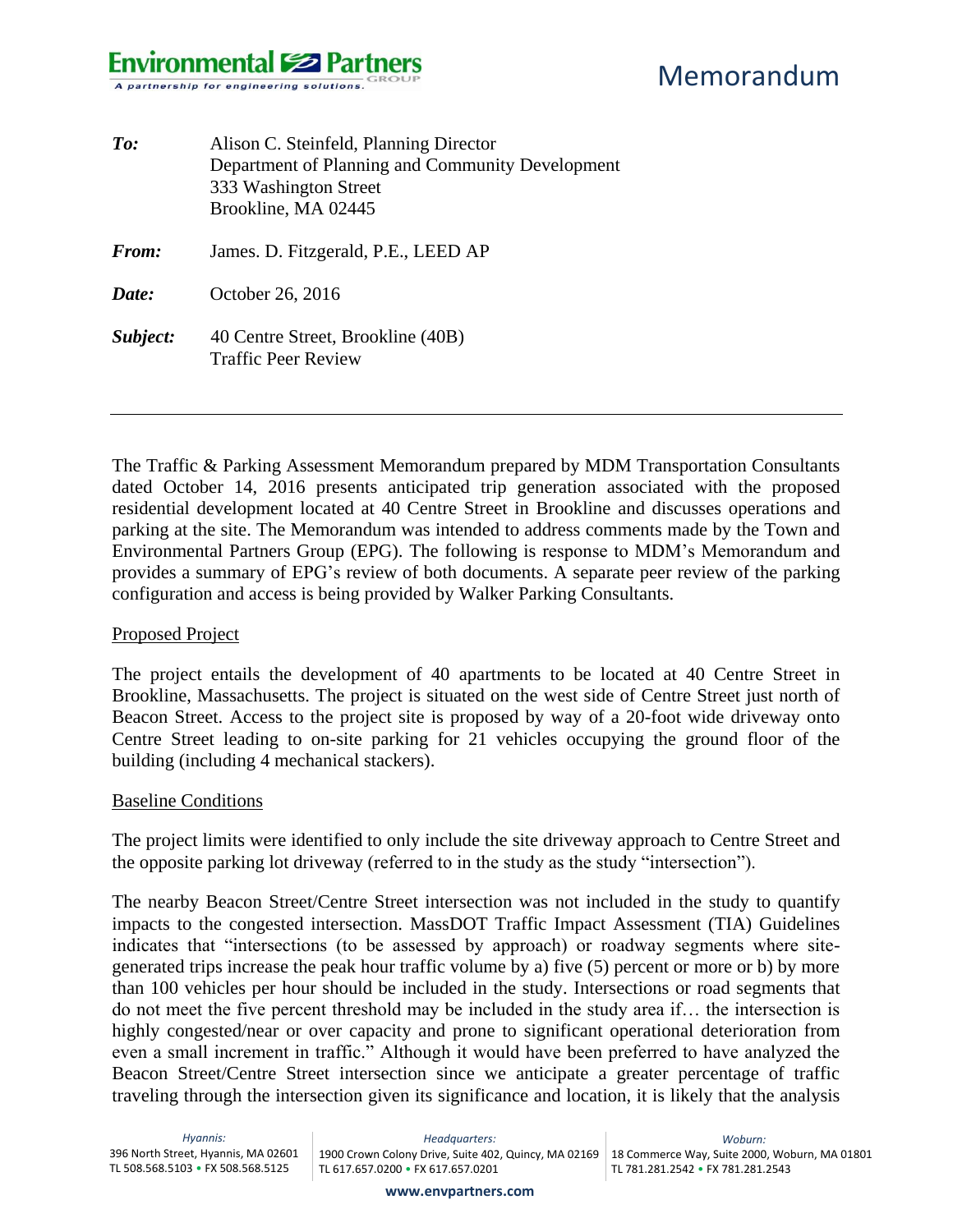# Memorandum

September 1, 2016 Page 2

would not have shown a substantial increase in delay from current conditions given low site generated traffic.

Based on information from the Brookline police department, no crashes were reported at the site driveway during the evaluated three-year period of 2012 to 2014. One crash was reported along Centre Street between Beacon Street and Wellman Street during this period. (According to an email from the Brookline Police Department, 15 crashes in 3 years were reported at the Beacon Street at Centre Street intersection but a crash rate was not provided since the intersection was not included in this study's limits.)

### Projected Future Traffic Volumes

Traffic volumes were projected to five years (2021) instead of the conventional seven years (2023).

The Memorandum indicates that a nearby permanent count station shows historical reductions in traffic (-0.3%) per year but the supporting documentation in the Appendix shows count stations located in Abington and Weymouth. Regardless, the used growth rate of 0.5% per year appears to be reasonable for the project area.

Because the study was limited to Centre Street at the site driveway, the five projects that the Brookline Planning staff identified as increasing traffic in the area were not individually included in the future traffic networks. It is anticipated that these specific projects will be covered in the anticipated background growth rate.

The MDM Memorandum establishes new trip generation to account for the changed number of apartment units (40). Reductions in site generated traffic were taken based on the 2010-2014 American Community Survey 5-Year Estimates showing a 56% reduction consisting of public transportation (30%), walking (16%), carpool (6%) and taxi/bicycling (4%). Reductions were not taken, however, for the existing medical office and apartment traffic that will be eliminated when the existing building is removed. During the morning peak hour, 10 trips are anticipated (2 entering and 8 exiting). During the evening peak hour, 12 trips are anticipated (8 entering and 4 exiting).

Trip distribution of site generated traffic has been shown as a 50/50 split with half of the site traffic traveling to/from the east (towards Beacon Street) and half to/from the west (towards Fuller Street and other residential streets). Given the close proximity to Beacon Street, its significance and its connections to Boston, it is suspected that the majority of site traffic will be directed towards Beacon Street instead of having an even distribution towards Fuller Street. Support documentation such as journey to work distributions would be required to justify the 50/50 mode split suggested in the Memo. Even with a substantial change in trip distribution to increase the percentage of site traffic to/from Beacon Street, however, a change of only a couple of vehicles over the course of one hour would result.

The evaluations performed of the site driveway approach to Centre Street show a negligible difference between 2021 No-Build and 2021 Build operations.